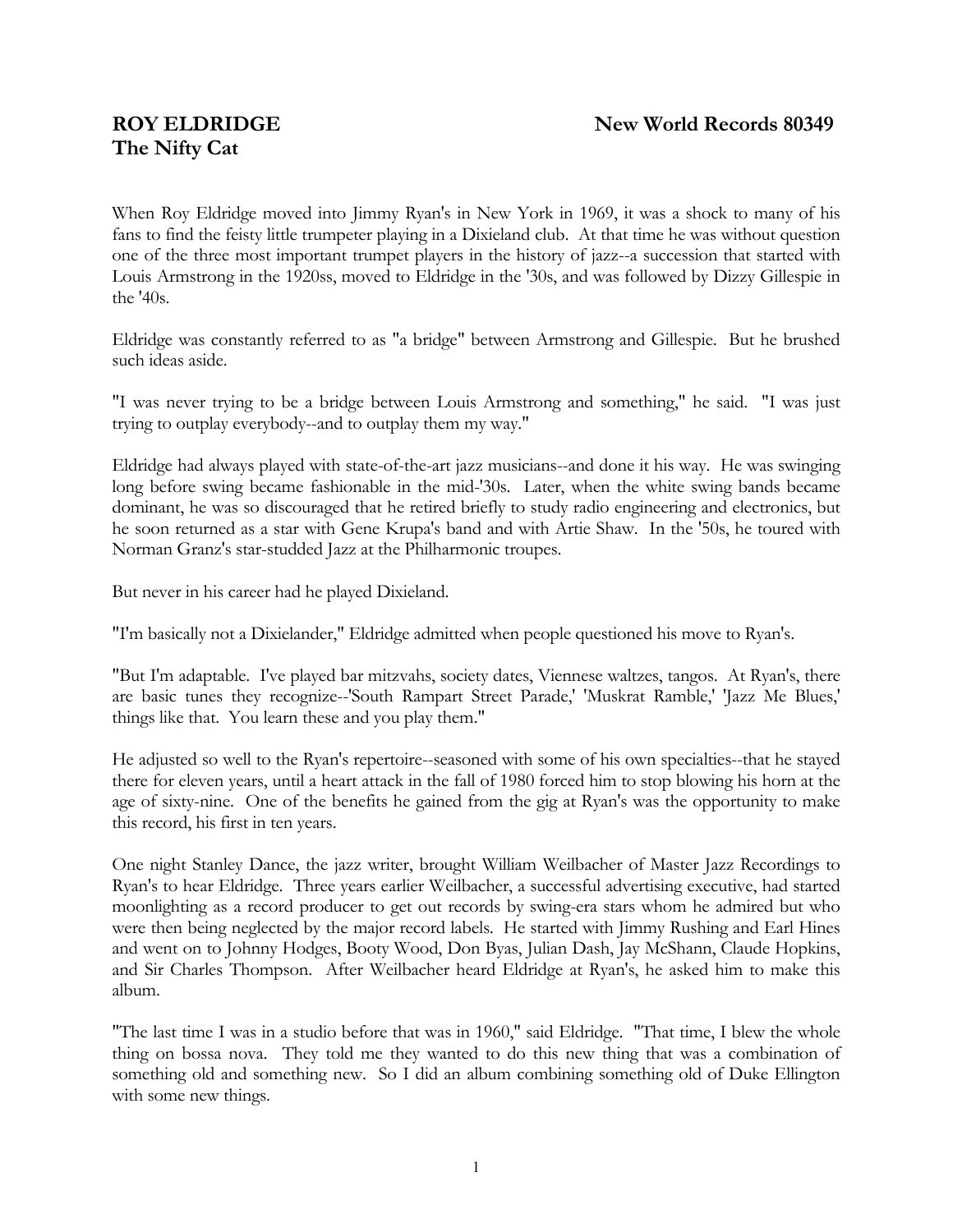"This time," he went on, "I chose the musicians and played things I wrote myself."

The musicians he chose were old friends in whom he had confidence.

A key man was Budd Johnson, playing tenor and soprano saxophones. Johnson was also an arranger who had been the straw boss in Earl Hines's band for eight years in the '30s and early '40s and later wrote arrangements for all five of the big bands that made the move from swing to bebop in the '40s- those of Hines, Boyd Raeburn, Woody Herman, Billy Eckstine, and Dizzy Gillespie.

Benny Morton, the trombonist, had played with Fletcher Henderson, Don Redman, and Count Basie. The pianist, Nat Pierce, had been a band leader in New England before he joined Woody Herman and established himself as a pianist capable of substituting for the very personal styles of Claude Thornhill and Count Basie. Tommy Bryant was the bass-playing brother of the pianist Ray Bryant, and Oliver Jackson, the stylish Detroit drummer, had played with Yusef Lateef and Earl Hines and later joined Budd Johnson in forming the JPJ Quartet.

Weilbacher remembered the mood of the session.

"Roy was carefree, even gay, working out his own melodic lines and riffs," he said. "No one knew any of the songs except Roy before the date began, and each one was worked out in the studio, around the piano."

The result is a set to tunes that reflect the musical image of the enthusiastically energetic trumpeter whose short stature and bristling attack led to his identification as "Little Jazz" and "The Nifty Cat".

"Jolly Hollis," named for Eldridge's home town of recent years--Hollis, Queens--is a laid-back, lazily swinging piece. "Cotton" has Roy going slowly misterioso on muted trumpet. The group get swinging and riffing on "5400 North" and settles into a blues groove on "Wineola," on which Roy shows his sense of involvement as a singer. "Ball of Fire" is a product of Eldridge's work as star singer and trumpet player with Gene Krupa's orchestra from 1941 to 1943.

"The Nifty Cat," the keystone of the session, has a brisk, crisp attitude that is characteristic of Eldridge--a brilliant and original musician, a key link in passing the torch from Armstrong to Gillespie, and a dazzling performer on his own terms.

—John Wilson

John S. Wilson *covers jazz for the New York Times and Video Review. He conducts a weekly jazz radio program, John Wilson's Classic Jazz, produced at WQXR in New York, as well as a weekly radio program for the Voice of America, Jazz Today.* 

Roy Eldridge is a nifty cat. We didn't know this when we first thought about asking Roy if he would like to record for Master Jazz. And it wasn't apparent from our first conversations with him at his gig at Jimmy Ryan's, either. We found him there, bubbling around the bandstand in a rather nearsighted way, introducing the songs and the players, singing occasionally, playing mostly unmuted in middle register, always with taste and imagination and intensity, often with dramatic virtuosity, ending each set with the sly announcement that it was "Pepsi-Cola time."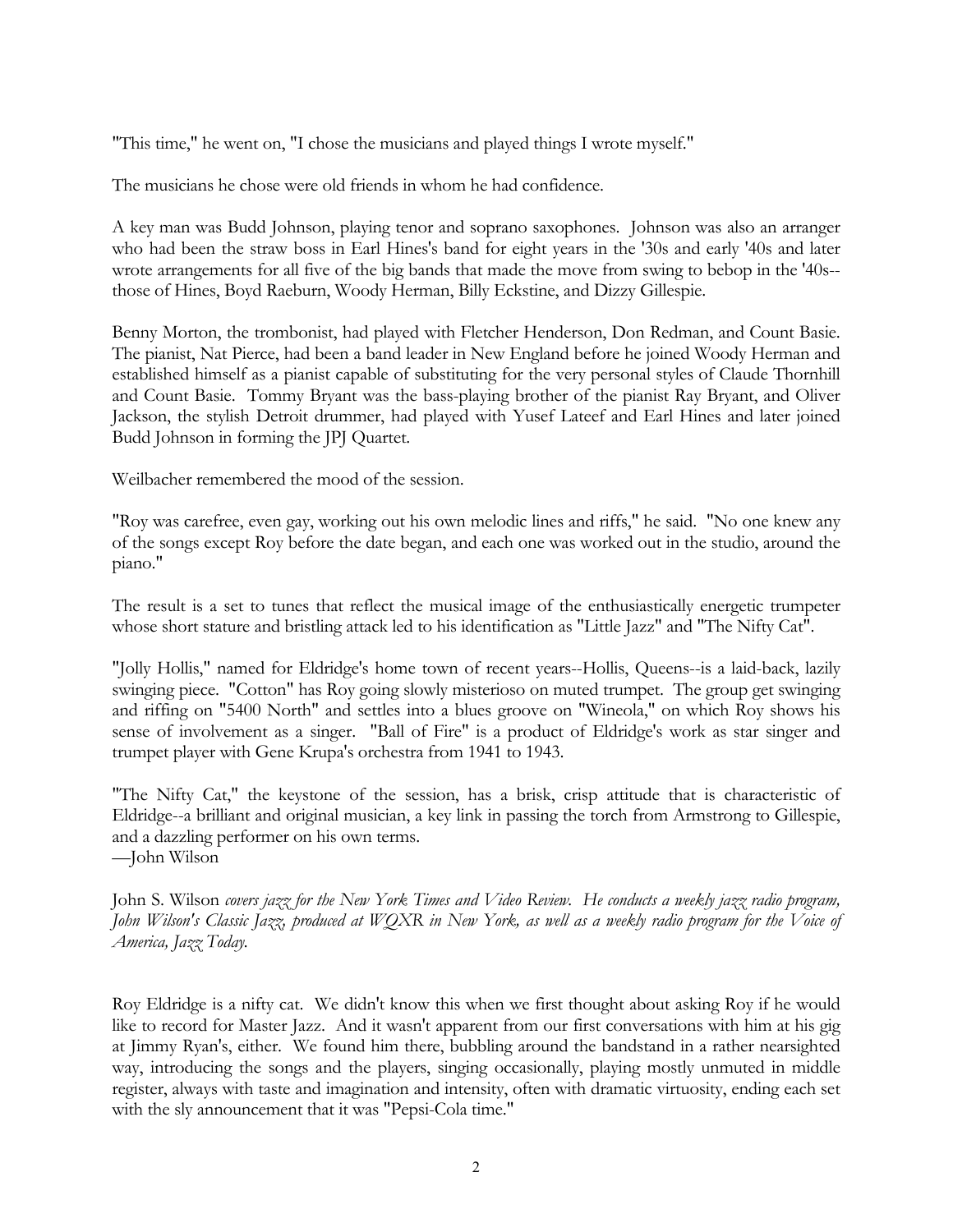Roy was always available between sets. He is, like many jazz players, known to more people than he will ever know. And he is known to them in a particularly intimate way that he can sense but not experience. The jazz player creates, when he is good at his job, an emotional response in his listener that is quite different from the emotion that goes into his playing. The jazz player's emotions may be intense and fiery, all right, but there is great discipline and control within the intensity and fire, and genuine artistic integrity. The jazz listener's emotional response comes when he permits the player's artistry to take hold of him--the listener provides an inner discipline to the player's discipline, the inert emotional material for the player to mold, to make whole and unique. The player is barely aware of this even as the listener can never forget it.

Because Eldridge has been one of our very best jazz players fro more than forty years, he has left behind lots of residual emotional transformations. And because Eldridge is an amiable and outgoing man, he made himself accessible to these memories between sets whenever he played. And so he was repeatedly asked to validate these past experiences by answering question like "How many times have you played 'I Can't Get Started?'" or "Who was that trombonist you worked with on the Jazz at the Philharmonic tour in Denver in 1953?" The variations are endless. It is up to an Eldridge to respond to these memories of others, created by himself, that are almost entirely irrelevant to him either personally or artistically.

For these and a host of other reasons, our Roy Eldridges develop a certain world-weariness. They have seen it all, have heard it all, and know it all, and what they really want to do is continue creating on the basis of their own talent, hoping that the irrelevancies of others will diminish or disappear.

When an independent jazz-label producer approached Roy Eldridge in 1970 with a simple proposition to come make a record, do your thing, choose your own sidemen, your own tunes, you call the shots, there was no reason on earth for him to believe that this could be on the level. It must be some part of the irrelevancy, a gimmick or a con or something that in the end will mean nothing to him.

It took five meetings and heaven knows how many phone calls before he decided that he could believe us. In the process, we became the world's leading authority, save the musicians themselves, on the second set at Ryan's with which our arrival always seemed to coincide. Roy finally decided we were for real.

And what a time Roy had in the studio! It was his time, his date, his own, and he, exultant, beamed fro start to finish. He taught us all what a nifty cat he is. —Bill Weilbacher

- 1- Jolly Hollis (9:38)
- 2- Cotton (4:57)
- 3- 5400 North (6:03)
- 4- Ball of Fire (4:00)
- 5- Wineola (7:50)
- 6- The Nifty Cat (6:53)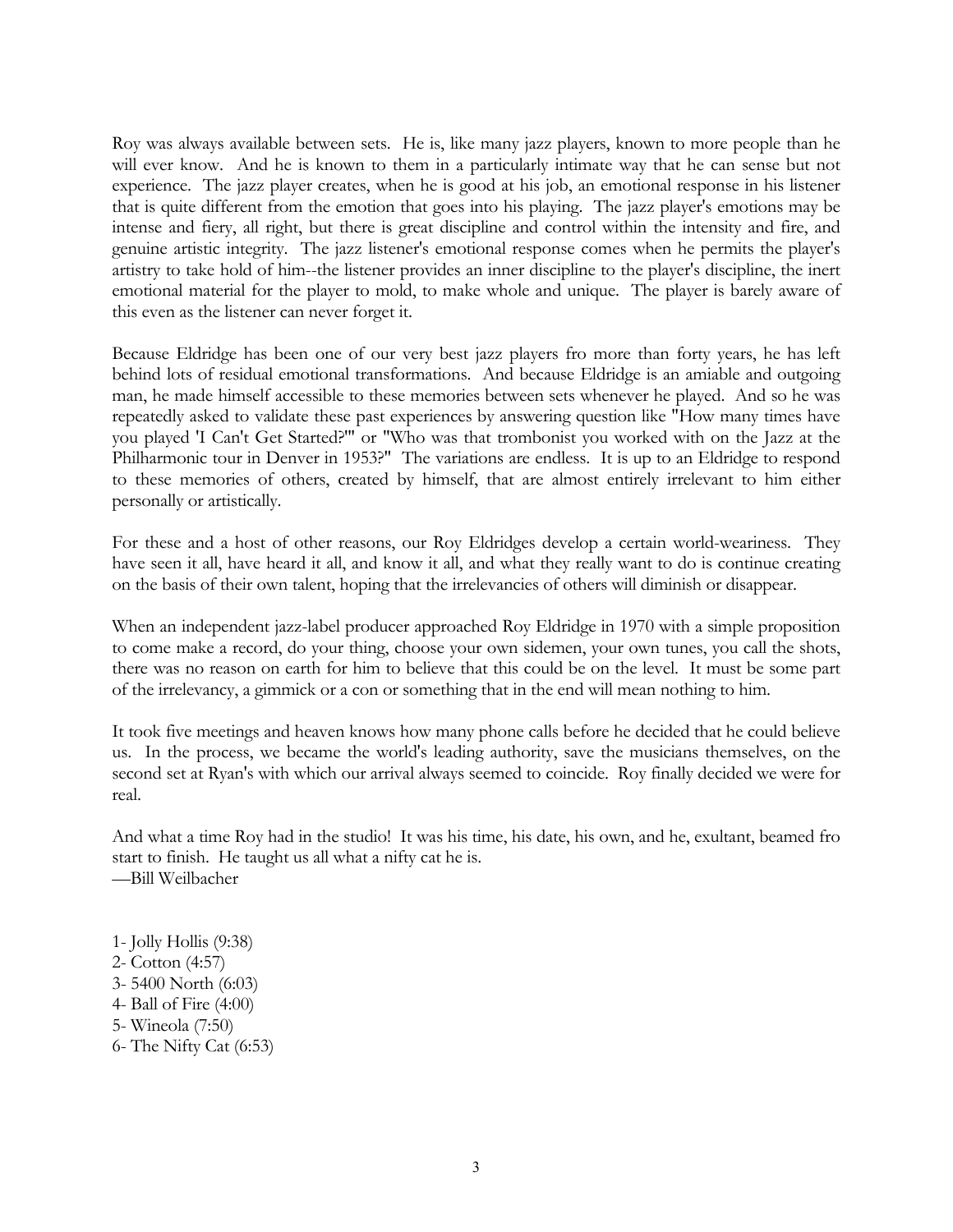Roy Eldridge, trumpet (vocal on WINEOLA); Budd Johnson, tenor and soprano saxophones; Benny Morton, trombone; Nat Pierce, piano; Tommy Bryant, bass; Oliver Jackson, drums.

All songs by Roy Eldridge, published by Goldcast Music Publishers, Inc., except BALL OF FIRE, by Roy Eldridge and Gene Krupa, published by Variety Music Co.

The recording was previously available as Master Jazz MJR 8110

Producer: Bill Weilbacher Recording engineer: Roger Rhodes Recorded November 24, 1970, in New York City Prepared for reissue by Arthur Moorhead Compact Disc mastering: Robert C. Ludwig, Masterdisk Front cover photograph: William P. Gottlieb Cover design: Bob Defrin

1986 © 1986 Recorded Anthology of American Music, Inc.

### FOR NEW WORLD RECORDS:

Herman E. Krawitz, President; Paul Marotta, Managing Director; Paul M. Tai, Director of Artists and Repertory; Lisa Kahlden, Director of Information Technology; Virginia Hayward, Administrative Associate; Mojisola Oké, Bookkeeper; Ben Schmich, Production Associate.

RECORDED ANTHOLOGY OF AMERICAN MUSIC, INC., BOARD OF TRUSTEES: David Hamilton, Treasurer; Milton Babbitt; Emanuel Gerard; Adolph Green; Rita Hauser; Herman E. Krawitz; Arthur Moorhead; Elizabeth Ostrow; Don Roberts; Patrick Smith; Frank Stanton.

Francis Goelet (1926-1998), Chairman

#### SELECTED BIBLIOGRAPHY

Balliett, Whitney: "Little Jazz," The New Yorker, December 16, 1985, pp. 151-59. Giddins, Gary: The Excitable Roy Eldridge," The Village Voice, May 27, 1981, pp. 76,96. Kempton, Murray: "Salute to an Old Man with a Horn," New York Post, May 27, 1978.

#### SELECTED DISCOGRAPHY

Louis Armstrong-Roy Eldridge Jazz Masterpieces. Franklin Mint Record Society, FMRS 001-004a/b. Eldridge, Roy. All the Cats Join In. MCA 1355. -----. Dale's Wail. Verve VE-2-2531. -----. I Remember Harlem. Inner City 7012. -----. Little Jazz. Inner City 7002. Hines, Earl, and Roy Eldridge. At the Village Vanguard. Xanadu 106. Krupa, Gene. Drummin' Man. Columbia C2L29. Shaw, Artie. The Complete Artie Shaw, Vol. VI, 1942-45. Bluebird AXM2-5579. 1986 © 1986 Recorded Anthology of American Music, Inc.